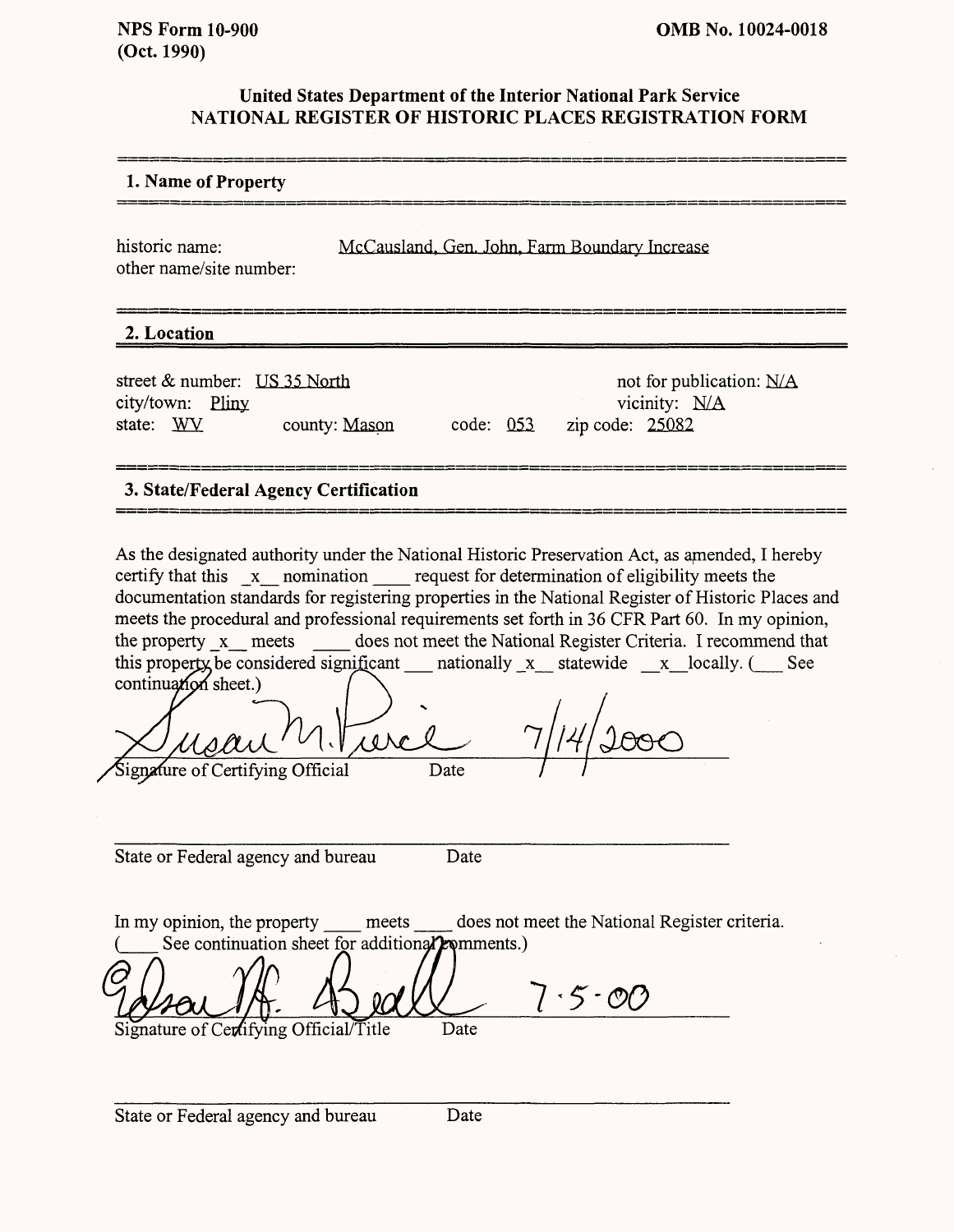**United States Department of the Interior National Park Service**

## **NATIONAL REGISTER OF HISTORIC PLACES CONTINUATION SHEET**

| <b>Gen. John McCausland Farm</b> |  |
|----------------------------------|--|
| Section 5 Supplement Page 1      |  |

**Mason County, WV County, State**

.<br>2001 - Andrew Marie Marie Marie Lander de Lander de Lander de Lander de Lander de Lander de Lander de Lander d

**5. Classification**

# **Ownership of Property:**

(Check as many boxes as apply)

| x | private        |
|---|----------------|
|   | public-local   |
|   | public-State   |
|   | public-Federal |

**Category of Property** (Check only one box)

building(s) \_x\_ district \_\_\_\_ site \_ structure \_ object

#### **Number of Resources within Property**

(Do not include previously listed resources in the count.)

| Noncontributing |                  |
|-----------------|------------------|
|                 | buildings        |
|                 | sites            |
|                 | structures       |
|                 |                  |
|                 | objects<br>TOTAL |
|                 |                  |

### Name of related multiple property listing N/A

(Enter "N/A" if property is not part of a multiple property listing.)

**Number of contributing resources previously listed in the National Register**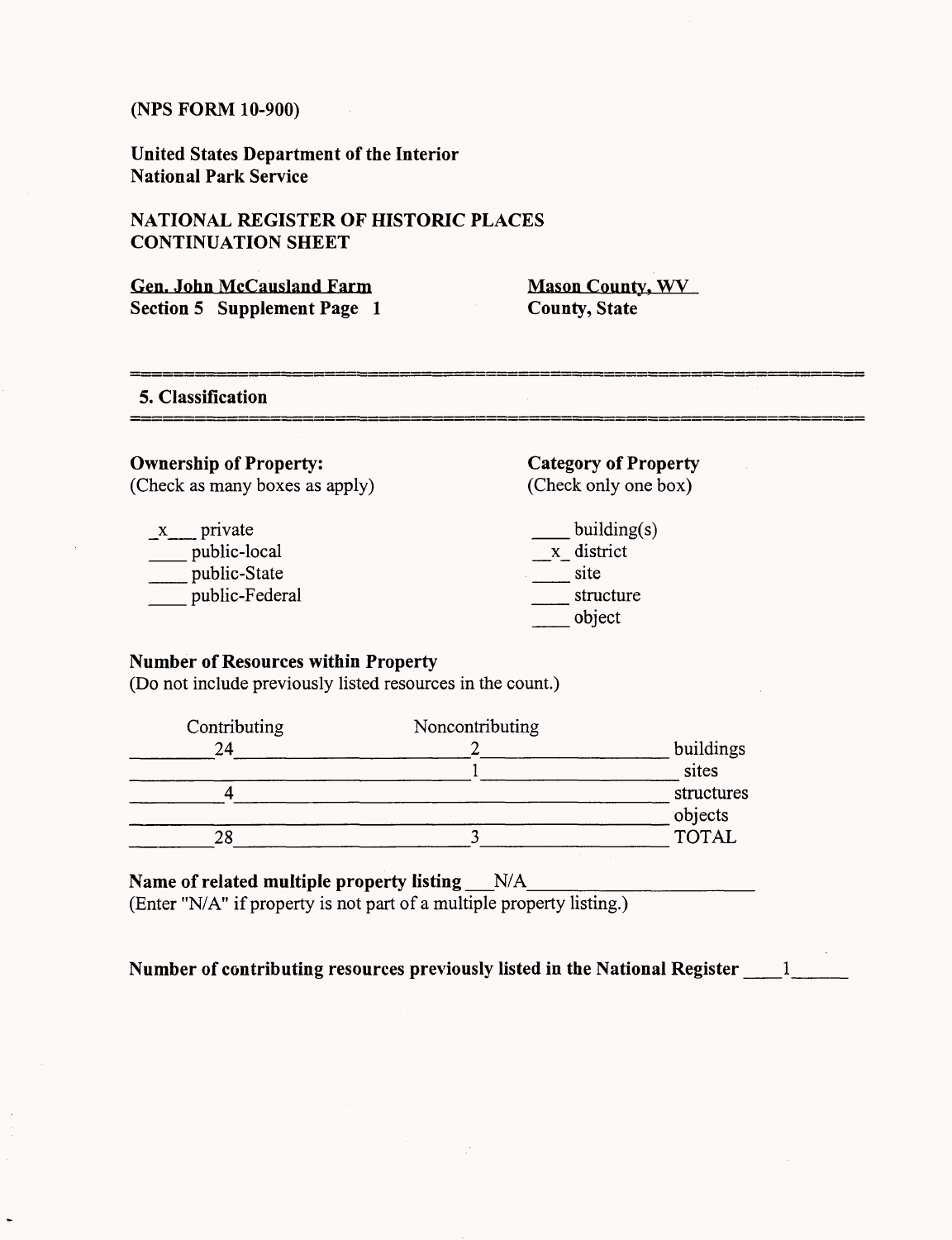**United States Department of the Interior National Park Service**

## NATIONAL REGISTER OF HISTORIC PLACES **CONTINUATION SHEET**

| <b>Gen. John McCausland Farm</b> |  |
|----------------------------------|--|
| Section 6, 7 Supplement Page 1   |  |

**Mason County, WV County, State**

## **6. Function or Use**

#### **Historic Functions**

DOMESTIC: Single Dwelling AGRICULTURE: Agricultural Outbuildings Agricultural Fields TRANSPORTATION: Highway Bridge

### **Current Functions**

DOMESTIC: Vacant AGRICULTURE: Agricultural Outbuildings Agricultural Fields TRANSPORTATION: Highway bridge

#### **7. Description** \_\_\_\_\_\_\_\_\_\_\_\_\_\_\_\_

## **Architectural Classification:**

VERNACULAR Primarily Farm Outbuildings **Materials**

Foundation: Stone Roof: Metal Other:

Walls: Wood, stone, log

# **Narrative Description**

(See continuation sheets.)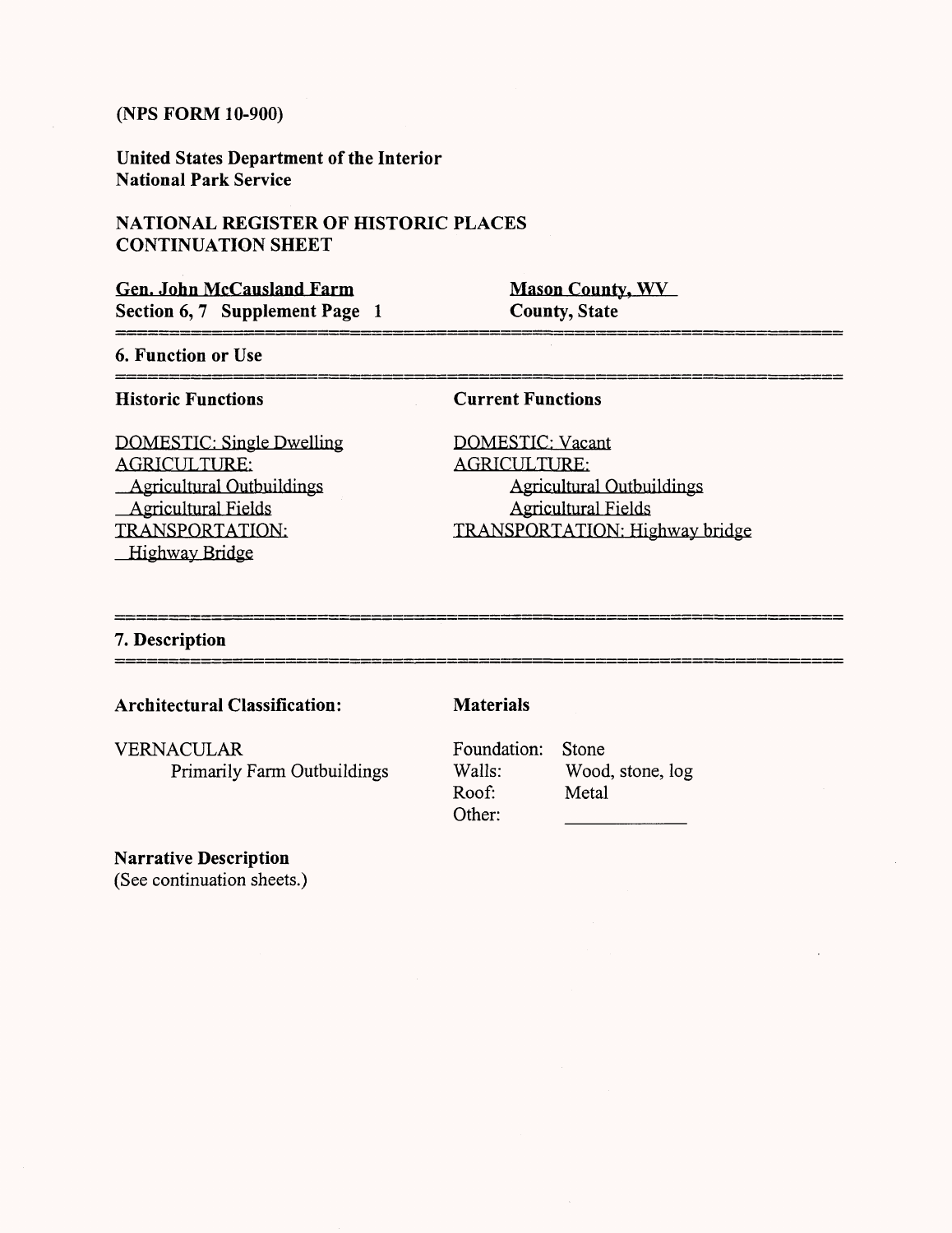**United States Department of the Interior National Park Service**

## **NATIONAL REGISTER OF HISTORIC PLACES CONTINUATION SHEET**

Gen. John McCausland Farm Mason County, WV **Section 8 Supplement Page 1** County, State

## **8. Statement of Significance**

## **Applicable National Register Criteria**

(Mark "X" in one or more boxes for the criteria qualifying the property for National Register listing.)

X A Property is associated with events that have made a significant contribution to the broad patterns of our history.

**B** Property is associated with the lives of persons significant in our past.

X C Property embodies the distinctive characteristics of a type, period, or method of construction or represents the work of a master, or possesses high artistic values, or represents a significant and distinguishable entity whose components lack individual distinction.

\_\_\_ D Property has yielded, or is likely to yield, information important in prehistory or history.

#### **Criteria Considerations**

Property is:

A owned by a religious institution or used for religious purposes.

**B** removed from its original location.

**C** a birthplace or grave.

D a cemetery.

E a reconstructed building, object, or structure.

F a commemorative property.

G less than 50 years of age or achieved significance within the past 50 years.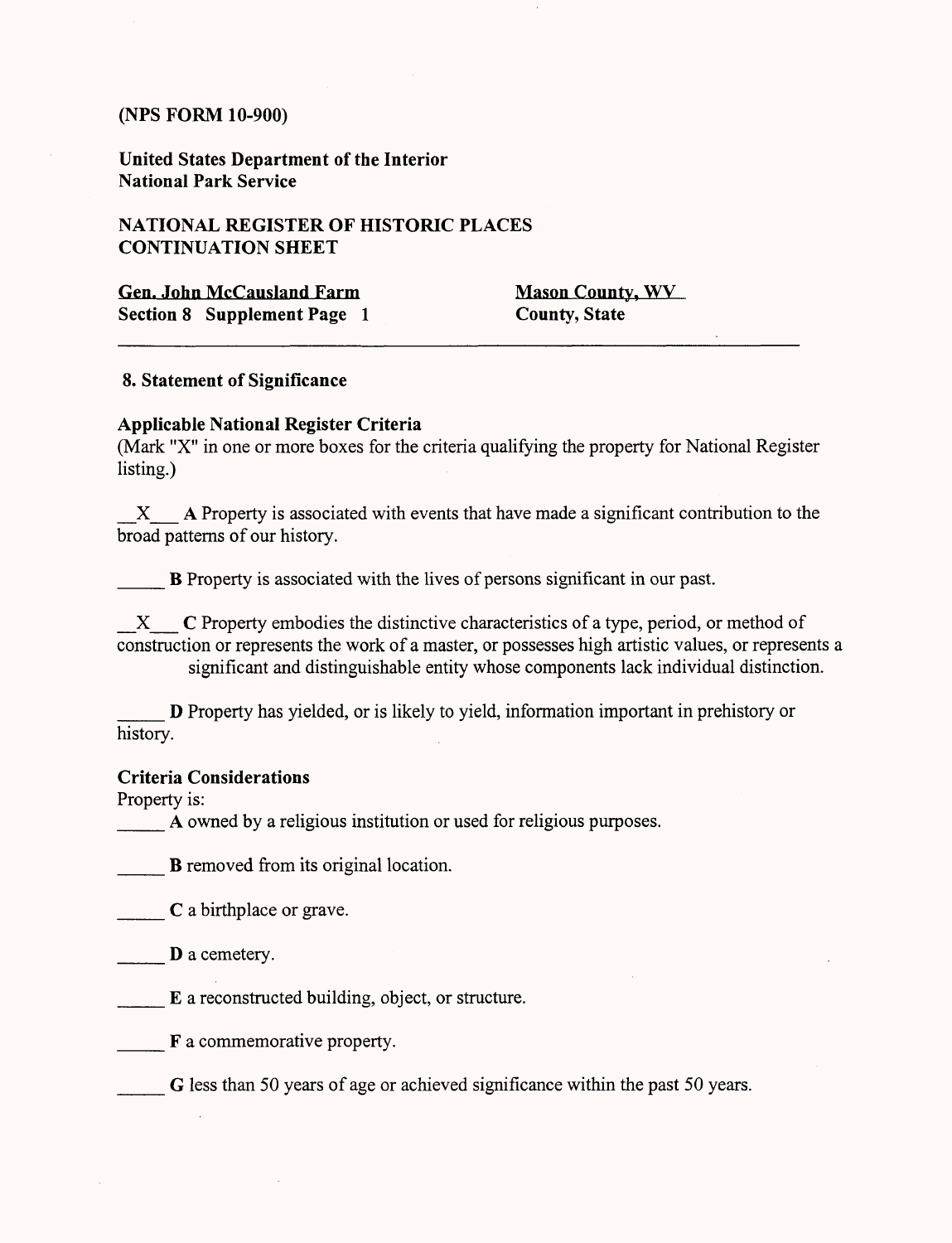United States Department of the Interior National Park Service

## NATIONAL REGISTER OF HISTORIC PLACES **CONTINUATION SHEET**

Gen. John McCausland Farm Mason County, WV<br>
Section 8 Supplement Page 2 County, State Section 8 Supplement Page 2

 $\hat{\mathcal{A}}$ 

Areas of Significance **Agriculture** Architecture

Period of Significance 1834-1950

Significant Dates N/A

Significant Person N/A

Cultural Affiliation **N/A**

**Architect/Builder** McCausland, John Hannah. Samuel

Narrative Statement of Significance (See continuation sheets.)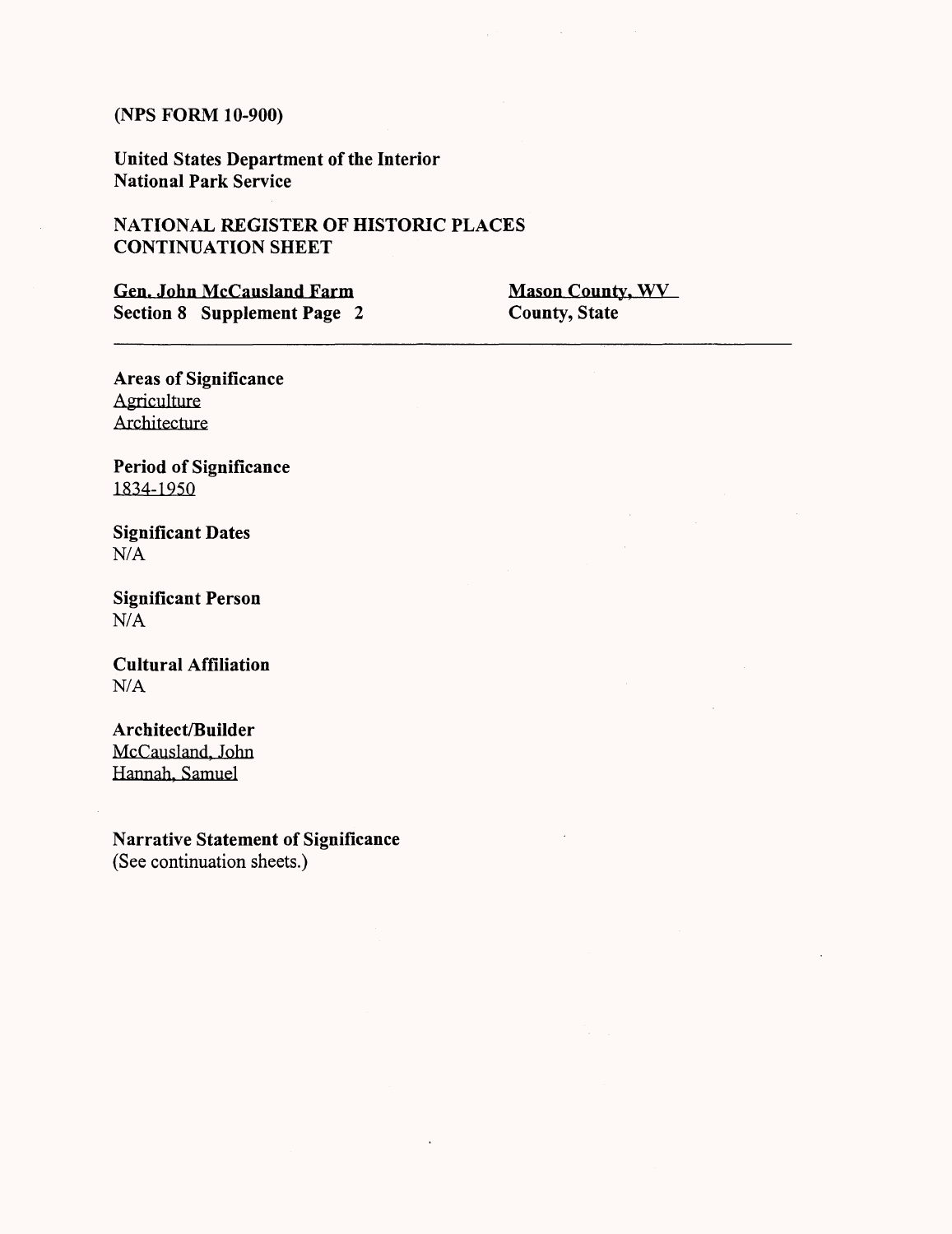**United States Department of the Interior National Park Service**

## **NATIONAL REGISTER OF HISTORIC PLACES CONTINUATION SHEET**

| <b>Gen. John McCausland Farm</b> | Mas |
|----------------------------------|-----|
| Section 7 Supplement Page 1      | Cou |

**General County, WV nty, State** 

#### **Architectural Description:**

The setting of the farm is the Kanawha River Valley in the vicinity of Pliny, upstream from Pt. Pleasant and the Ohio River. The long lot extends from the Kanawha River, on the east, in a westerly direction and includes in order of occurrence: the river frontage, a flat flood plain used for crop land, US 35, the house and immediate outbuildings, pasture land with scattered tenant houses, and then the woodland section used as a wood lot.

A survey of the property in the fall of 1999 identified 22 outbuildings, well, old SR 17/US 35 bridge, a disturbed Indian mound, and the earlier c. 1834 log home used by the family. A detailed description of the house and the outbuildings follows. The number is keyed to the attached sketch map.

1. Main House 1885 NR LISTED The home, known as Grape Hill, is a 2 story, 3 bay sandstone house, with a full porch supported by fluted Doric columns. The porch floor is wood and is supported by sandstone piers. The center entrance has double doors with a large glass pane over panels, and has a transom. Windows on the home are early  $20<sup>th</sup>$  century 1/1 double-hung sash openings with shutters. The home has an octagonal cupola constructed with wood and having window openings, found at the peak of a low hip roof.

- 2. Chicken House c. 1910 Contributing Building 1 story, drop siding with 6 light windows, corrugated shed metal roof.
- 3. Storage Shed c. 1900 Contributing Building 1 story, board and batten siding, gable metal roof.
- 4. Garage c. 1910 Contributing Building 1 story, vertical board, gable metal roof.

5. Stable c. 1885 Contributing Building

Stones left over from construction of the sandstone house were used to divide the stalls. Cedar posts that include the root balls were used for beams in this pole barn styled construction. (The root ball on the bottom of the post prevented the wicking of water). Hand hewn beams were also used. The stable is 2 stories, with vertical boards. The interior has 9 stalls, tack room and feed room.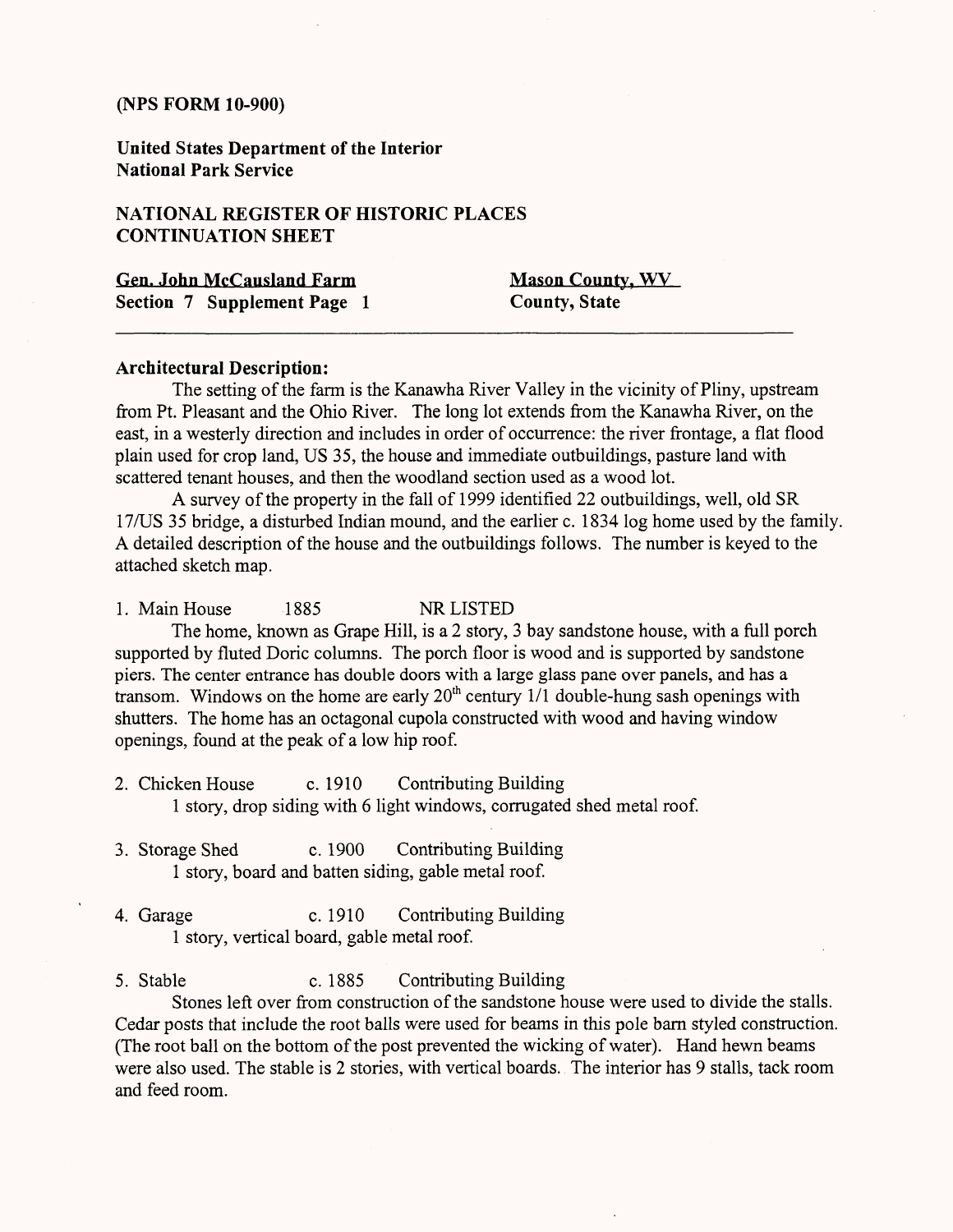**United States Department of the Interior National Park Service**

## **NATIONAL REGISTER OF HISTORIC PLACES CONTINUATION SHEET**

| <b>Gen. John McCausland Farm</b> | <b>Mason County, WV</b> |
|----------------------------------|-------------------------|
| Section 7 Supplement Page 2      | <b>County, State</b>    |

6. Granary c. 1885 Contributing Building 1 story, vertical boards, stone piers for foundation, corrugated gable metal roof.

7. Buggy Barn c. 1885 Contributing Building 1 story, horizontal wood siding, cribs to each side with open center bay. Gable metal roof.

8. Coal House c. 1900 Contributing Building 1 story, vertical board, corrugated gable metal roof.

9. Spring house c. 1910 Contributing Building 1 story, concrete block, vertical plank door, steep gable metal roof. Interior has U-shaped stone trough.

10. Ice House c. 1885 Contributing Building 1 story, stone building, square in plan, with gable metal roof.

11. Smokehouse c. 1885 Contributing Building

2 story, wood siding, gable metal roof, 6/6 double-hung sash windows, stone pier foundation. One side has been covered with corrugated metal to protect siding. Roof overhangs are minimal.

12. Laundry/Chicken House c. 1890 Contributing Building 1 story, wood siding, corrugated gable metal roof.

13. Mule house c. 1890 Contributing Building <sup>1</sup>*l/2* stories, vertical board, gable metal roof, shed wings.

- 14. Blacksmith c. 1890 Contributing Building 1 story, vertical board, corrugated gable metal roof.
- 15. Feed c. 1890 Contributing Building 1 story, wood siding, gable metal roof.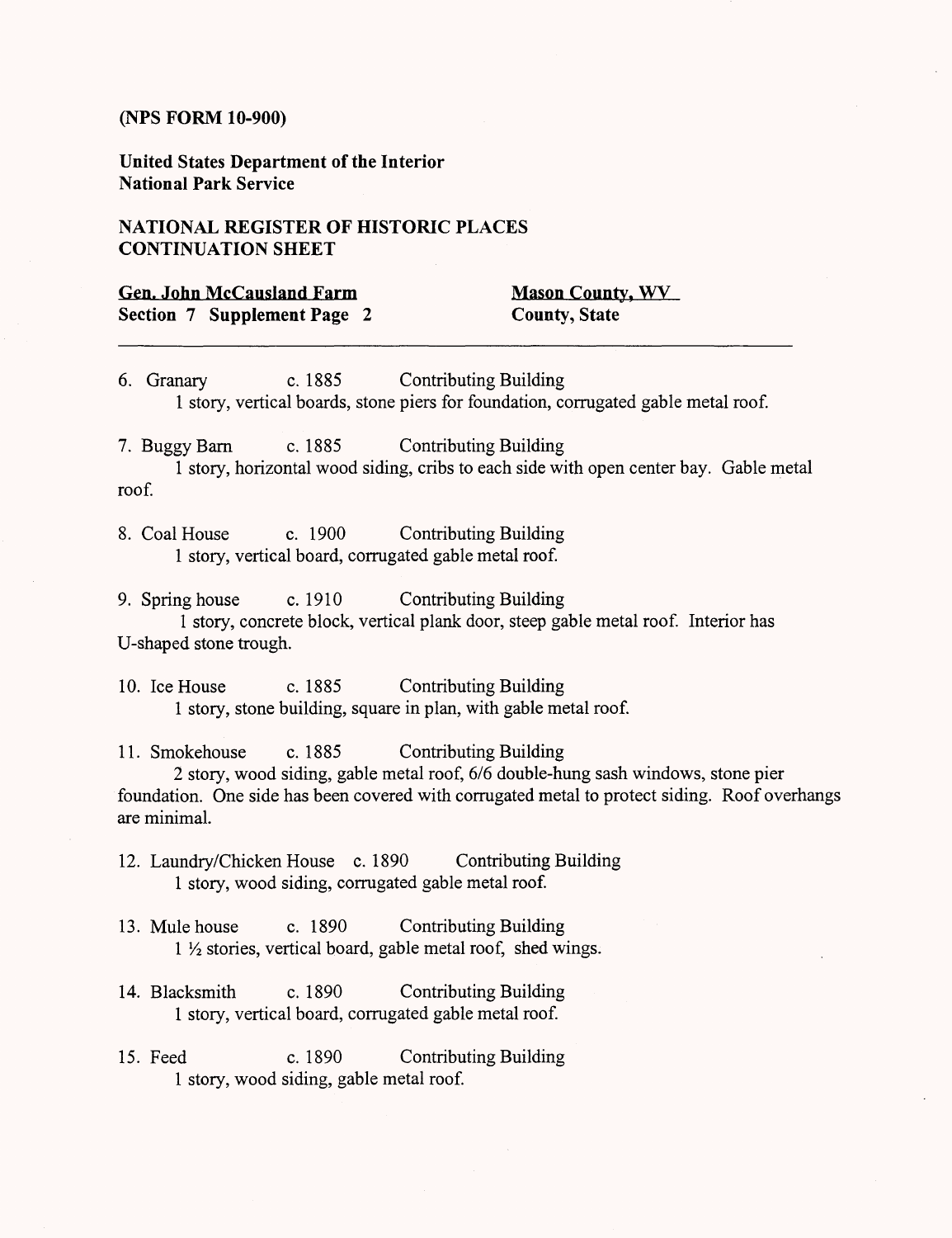**United States Department of the Interior National Park Service**

## **NATIONAL REGISTER OF HISTORIC PLACES CONTINUATION SHEET**

| Gen. John McCausland Farm   | <b>Mason County, WV</b> |
|-----------------------------|-------------------------|
| Section 7 Supplement Page 3 | <b>County, State</b>    |

16. Turkey Building c. 1910 Contributing Building

1 story, wood siding, gable metal roof with porch, 2/2 double-hung sash windows. Building was a small brooder shed, with porch for acclimation of the chicks.

17. Tenant House c. 1910 Contributing Building 1 story, vertical board, stone piers, corrugated gable metal roof.

18. Bridge c. 1915/1935 Contributing Structure Single span concrete bridge, approximately 50 feet in length and 15 feet wide. Vertical panels incised in the railing with concrete approach. Highway route changed in the 1930s and bridge was abandoned by the state. The family adapted the bridge for a sheep dip, with concrete

pool in one corner. The bridge now relates to agriculture traditions and the history of the farm.

19. Large Barn c. 1864/1890 Contributing Building Three portal bam with wings, post and beam construction pegged with mortise and tenoned joints. Some concrete has been added below the wooden posts for support, replacing deteriorated wood. The c. 1864 frame barn had a low gable roof. The barn roof was raised c. 1890 to accommodate more hay. Three tract-ways to load hay. Diamond shaped metal hinges are original on doors. A concrete pad was laid next to building for feeding yard c. 1998-1999.

19A. Silo c. 1930 Contributing Structure Large concrete block or stave silo.

20. Well pump house c. 1930 Contributing Building 1 story, wood shed, vertical board, gable metal roof. Sears & Roebuck powered gas engine is still mounted in the interior. The engine was converted to an electric motor.

- 21. Machine Shed c. 1930 Contributing Building 1 story, vertical board, gable metal roof, six open bays.
- 22. Scale Shed c. 1930 Contributing Building 1 *Vi* story, vertical board, gable metal roof.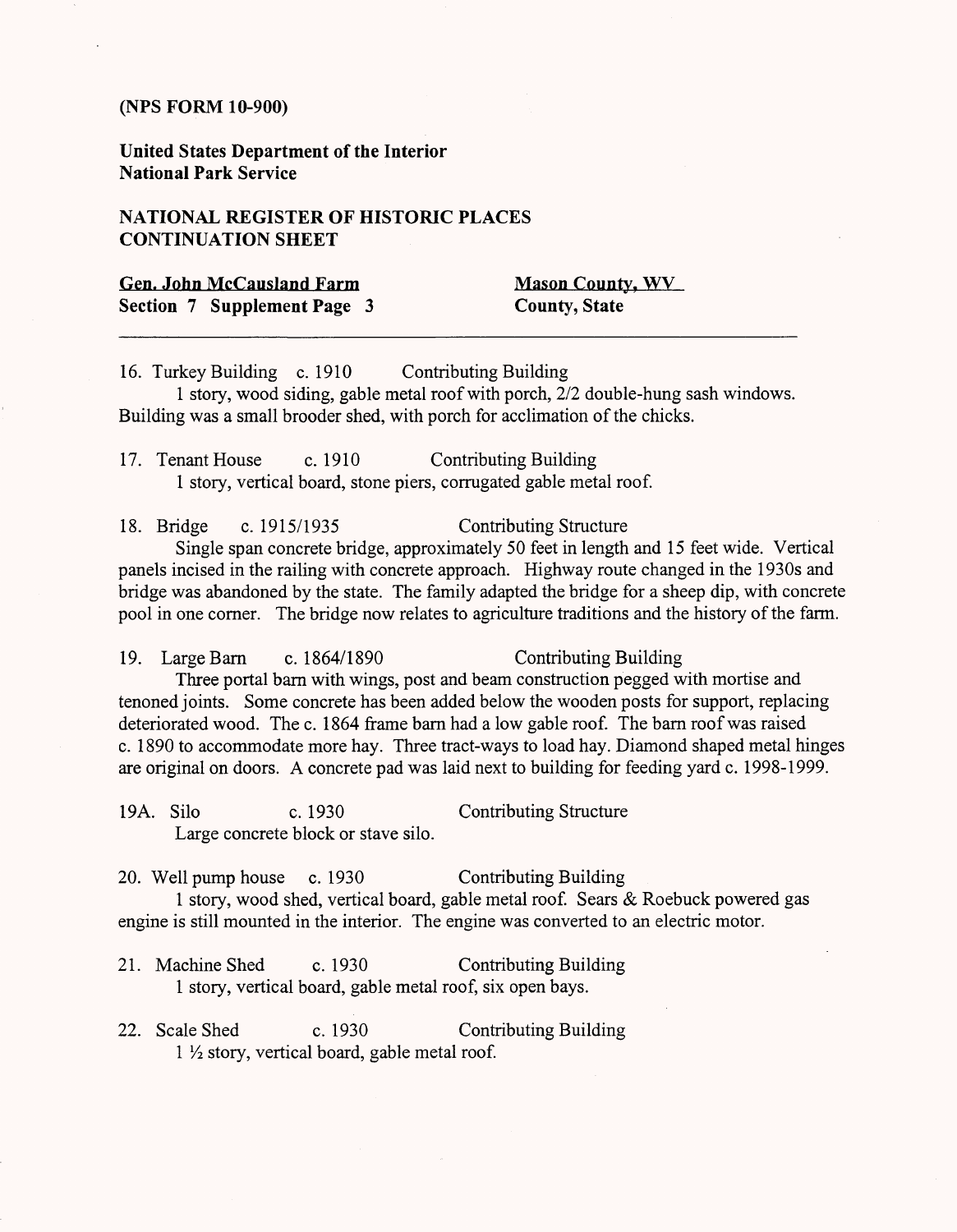**United States Department of the Interior National Park Service**

## **NATIONAL REGISTER OF HISTORIC PLACES CONTINUATION SHEET**

| <b>Gen. John McCausland Farm</b> | <b>Mason County, WV</b> |
|----------------------------------|-------------------------|
| Section 7 Supplement Page 4      | <b>County, State</b>    |

23. Small Barn c. 1930 Contributing Building 1 1/2 story, center opening with hayloft door, vertical board, gable metal roof. A logo of Mail Pouch Tobacco is painted on two sides.

24. Log Barn c. 1860 Contributing Building

<sup>1</sup>*l/2* story, vertical board on the riverside, with shed extension and supports to each side. South extension has enclosed section on the upper level. The barn has two log pens in dogtrot plan, stone piers, oak and pine logs, half dovetail notching, brick chimney to one side. Shed extension on the west side protects logs.

25. Roadway Old Route 17 1929 Contributing Structure

A section of the old road predating US 35 is on the farm. The road enters the property on the south boundary and crosses the concrete bridge over McCausland Creek. The road quickly turns east and crosses present day US 35 at a perpendicular angle. The section of the road is now used as the farm lane and passes the large barn, turns near the scale shed and proceeds north until it leaves the property. This section of road is approximately one and a half miles in length.

## 26. Well c. 1895 Contributing Structure

The farm fields were tiled by Gen. John McCausland and the drainage leads to a stone lined well that received the water from the tiled acreage. The well is on the edge of the farm field and has a wooden grate as a covering.

### 27. Log House c. 1834/1930 Contributing Building

1 story, wood siding covers single log pen; brick chimney on this section. The house was extended in the 1930s, with a porch extending across the addition. A rear kitchen wing was also added as a rear ell to extension. The original windows are either multi-light or 1/1 double-hung sash. Gable metal roof with shed extension across porch.

- 28. Wheat grinder shed c. 1910 Contributing Building 1 story, wood frame, metal gable roof.
- 29. Trailer c. 1970 Noncontributing Building modern metal trailer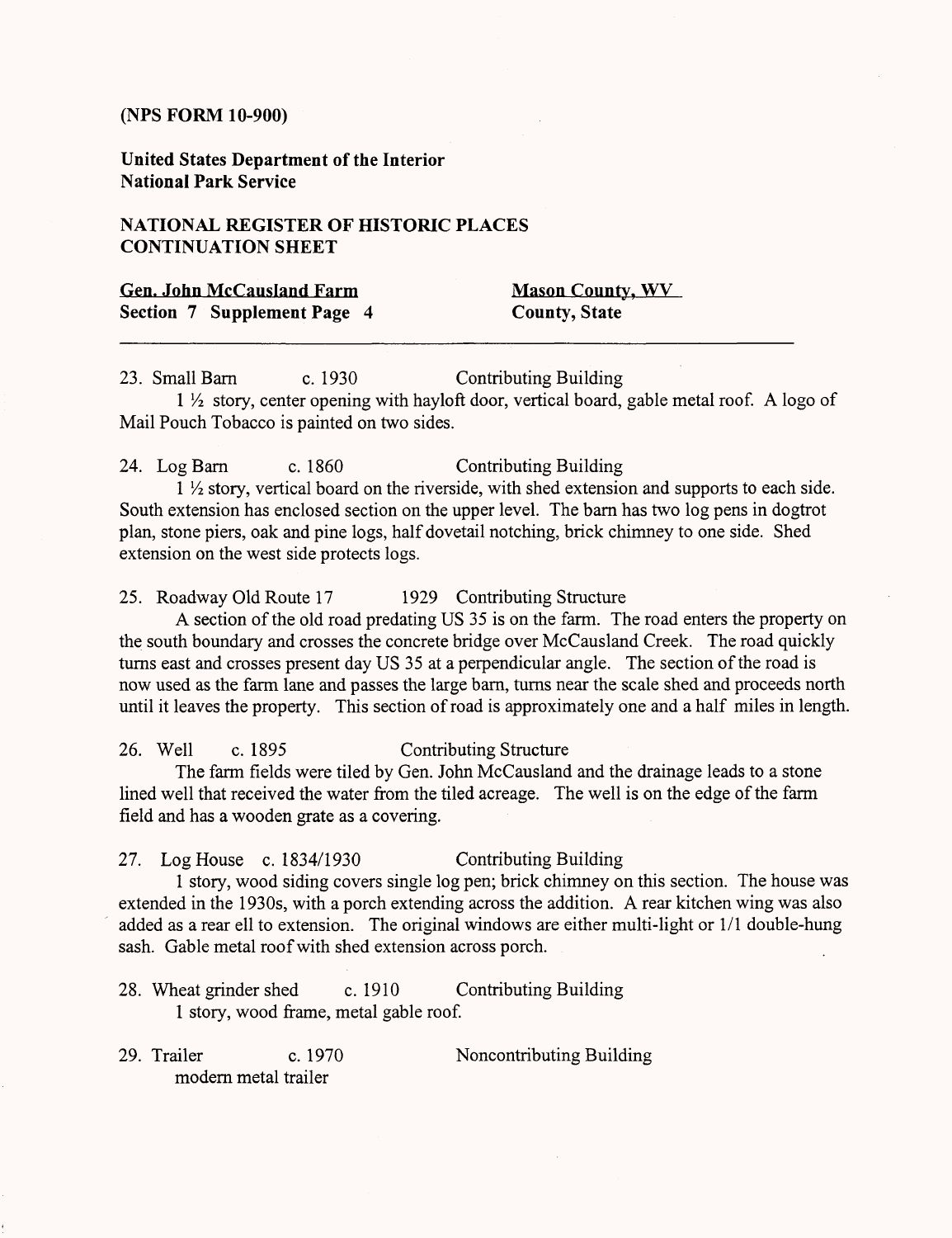**United States Department of the Interior National Park Service**

## **NATIONAL REGISTER OF HISTORIC PLACES CONTINUATION SHEET**

|  | <b>Gen. John McCausland Farm</b> |  |  |
|--|----------------------------------|--|--|
|  | Section 7 Supplement Page 5      |  |  |

**Mason County, WV County, State** 

30. Indian Mound Noncontributing Site

Near the old log house is a low Indian mound which was excavated in the 1930s. Due to low integrity, the mound is currently considered noncontributing.

31. Family House c. 1955 Noncontributing Building One story, mid-size brick Ranch house, hip asphalt roof, concrete block foundation. Home of Smith McCausland.

#### **Summary:**

The farm buildings support the agricultural context for the McCausland farm. Dating from the  $19<sup>th</sup>$  to  $20<sup>th</sup>$  century, they are examples of agricultural outbuildings constructed for multiuse purposes. From the name and use of each building, and the juxtaposition on the landscape, one can see that this was a self-supporting farm. The blacksmith shop, the feed and wheat grinding building, ice house, etc. - all the buildings were useful in supporting the family or to keep the farm running.

Of the many buildings on the farm, several are good architectural examples. The double pen log barn is well constructed. The dog trot plan allows for multiple farm use, with the pens originally designed for open hay storage. The large barn is a good example of a three portal barn in the state. The wide design with lifted roof seems to be typical of the barns favored on the three McCausland farms in the Kanawha Valley. Regarding the stable, the use of the entire tree and ball root, for the purpose of preventing water penetration into the post(s), is unusual. More investigation may reveal either a farm publication source for this type of design, or that it was a common practice for this part of the state.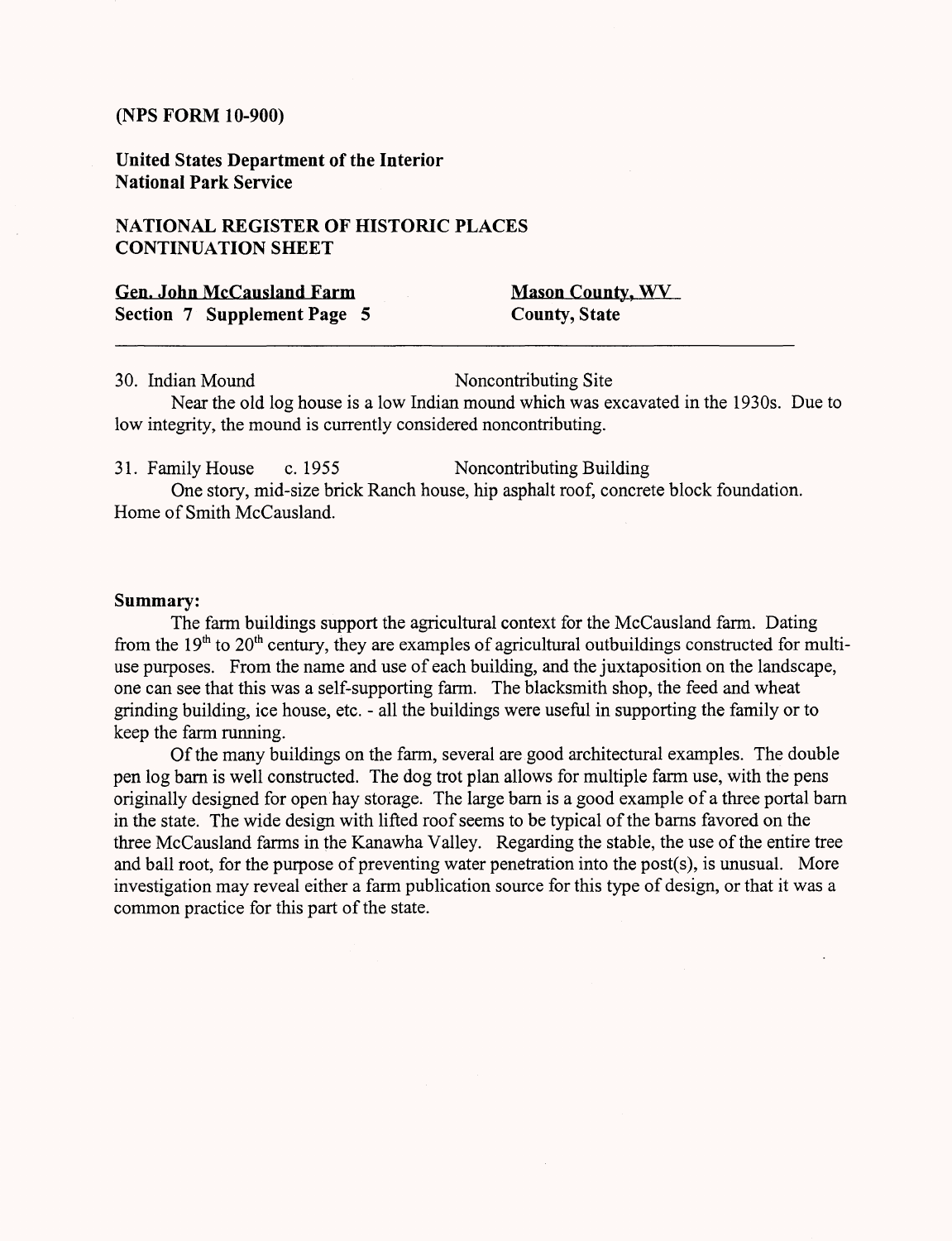**United States Department of the Interior National Park Service**

## **NATIONAL REGISTER OF HISTORIC PLACES CONTINUATION SHEET**

**Gen. John McCausland Farm Mason County, WV Section 8 Supplement Page 3 County, State**

#### **Statement of Significance:**

The General John McCausland nomination of 1980 predated the official use of criteria. The areas of significance that were used included: Agriculture, Architecture and Military. For this boundary extension, the applicable criteria is Criterion A for Agriculture, and Criterion C for Architecture. The early nomination primarily focused on the main house and the military career of General McCausland with the specific date of 1885, and a check mark by the  $19<sup>th</sup>$ century. This supplementary listing widens the scope of agriculture to include a longer time period of c. 1834 to 1950. This reflects the early family connection to the property, through the Hannah family, and the McCausland descendants who have continued the farming activities.

#### **Family History**

The family connection begins with Samuel Hannah who purchased the property in 1834. This tract of land was part of the original 10,000 acres that was first deeded to George Washington for his efforts in the French and Indian War. Samuel Hannah was a prominent citizen of Charleston, (West) Virginia where he was the Head Cashier of the Kanawha Valley Bank, a position that would be equivalent today to a bank president.

According to the family, Grape Hill Farm was named for the abundance of wild grapes and grape vines on the hills of the farm. Samuel Hannah used this farm as his summer vacation farm/home. He also owned another plantation in Charlotte County, Virginia called "Cliffside."

Grape Hill was originally intended for George, Samuel Hannah's son, but in the 1880s George traded his half interest in the property with his sister, Charlotte, who was married to General John McCausland. Charlotte, in turn, traded her interest in Cliffside. George Hannah remained in Virginia at Cliffside, and Charlotte and her husband remained in Mason County, West Virginia, where they were living at the time.

Constructed on the bank of the Kanawha River, the McCausland's log house was originally Samuel Hannah's summer home. It was composed of two old slave cabins placed together and connected by a dog trot. The log house sits on a terrace near the Kanawha River. Although the McCauslands never owned slaves, there were several old slave cabins from a previous owner that also sat along this terrace. They fell into disrepair and eventually were removed. No foundations of these cabins remain today.

General McCausland and his wife, lived in the old log house for two years while the main stone house was being built. Their daughter, also called Charlotte, was born in the cabin in 1884. The stone house was completed in 1885. The sandstone was cut from the hills of the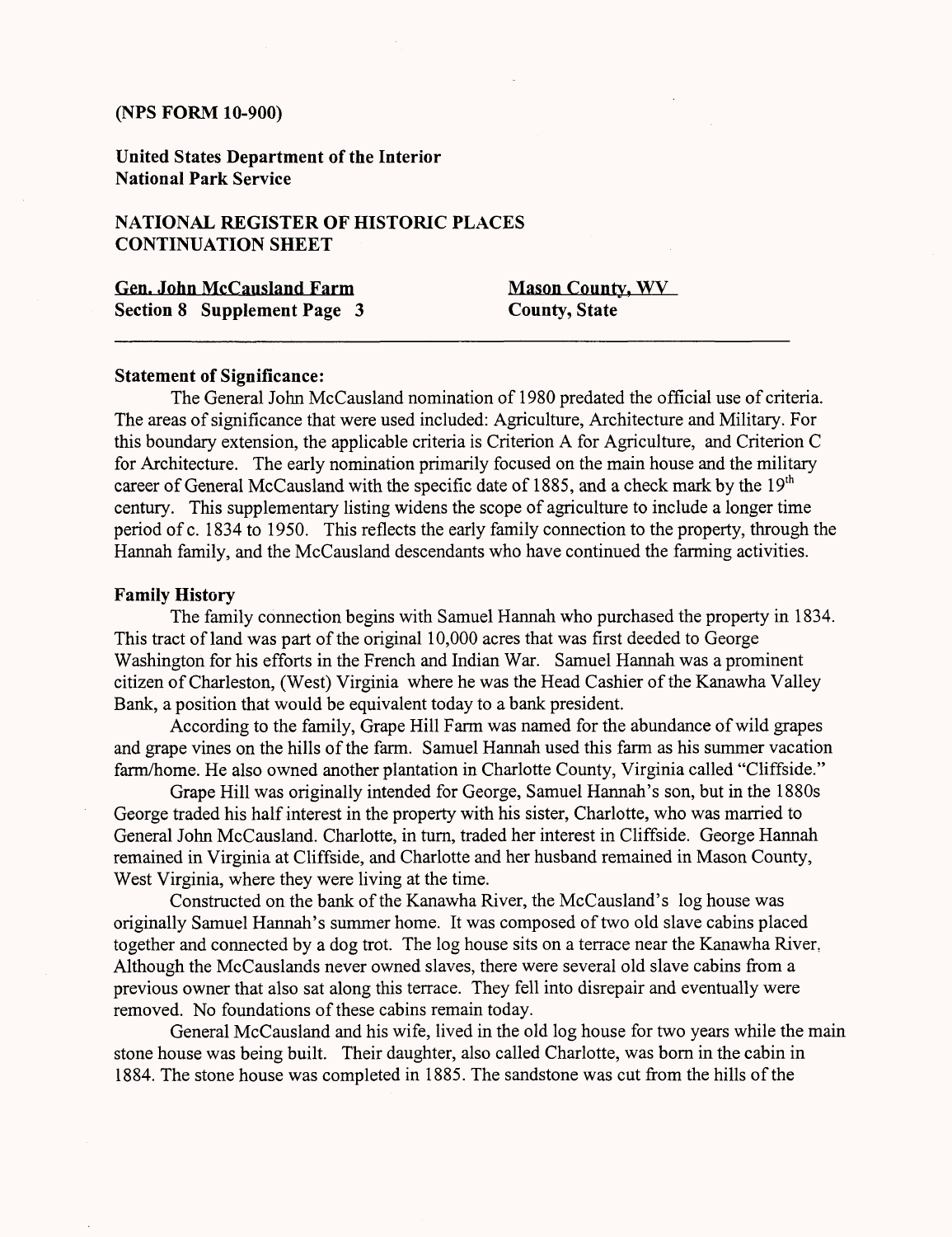**United States Department of the Interior National Park Service**

# **NATIONAL REGISTER OF HISTORIC PLACES CONTINUATION SHEET**

| <b>Gen. John McCausland Farm</b>   | <b>Mason County, WV</b> |
|------------------------------------|-------------------------|
| <b>Section 8 Supplement Page 4</b> | <b>County, State</b>    |

property and raised by oxen to be set in place. The plan of the house was designed by McCausland, and the home was built by family and local labor. The stone steps to the house were carved by an Italian stonemason who happened to be traveling through the area looking for work. The wood in the house is black cherry from Greenbrier County, and the staircase is made of black walnut.

Additional children were born to General McCausland and his wife, including Alexander, Samuel and John. Each child inherited a farm in Mason County along the river. Grape Hill passed to son Alexander. Charlotte was given the Eastham farm in Mason County, but she continued to live on the Grape Hill farm for the remainder of her life. The farm has continued to pass to family members and is currently in the hands of Alexander's children, Harriet and Smith.

The river was the main mode of transportation along this stretch of the Kanawha River well into the 1900s. Flat boats often docked at the river near the log home. Farm goods including farm produce, livestock, hogs, etc were shipped on the river vs. overland travel. When General McCausland died in 1927 "the flood waters were up on the river," according to family members. His body/casket was loaded on a boat and transported to Henderson, WV (near Point Pleasant) for burial at the family cemetery.

#### **Agriculture**

The farmland along the river, which is approximately 300 acres, was originally wet and swampy. To improve the land, General McCausland used his engineering skills in the early 1890s to drain the fields using clay tile made in Henderson. The ceramic tile was ordered and delivered by packet boat at the farm. Still stacked near the log house are examples of the tile sections, measuring roughly 18 inches long and 6 inches in width. Using mules, the land was broken and intersecting tiles ranging in width from 2 inches to 24 inches were laid across the fields to drain the wet soil. Some of the fields drain to the south toward McCausland Creek, while other sections empty into a low spot which has a stone lined well for holding the water. This well is still extant and is covered by a wooden grate near the log barn. The land in this river bottom has been used since that time to raise crops such as corn, hay, wheat, oats, barley, and more recently, soybeans and tobacco. According to family members, this may be the first farm in West Virginia to tile its fields. This agricultural practice became more common at the turn of the  $20<sup>th</sup>$  century.

Grape Hill has always had beef cattle since General McCausland owned the property after 1885. Alexander McCausland owned and managed the farm beginning in 1920, until his death in 1965. During that period he raised Hereford beef cattle, sheep and swine. He also had a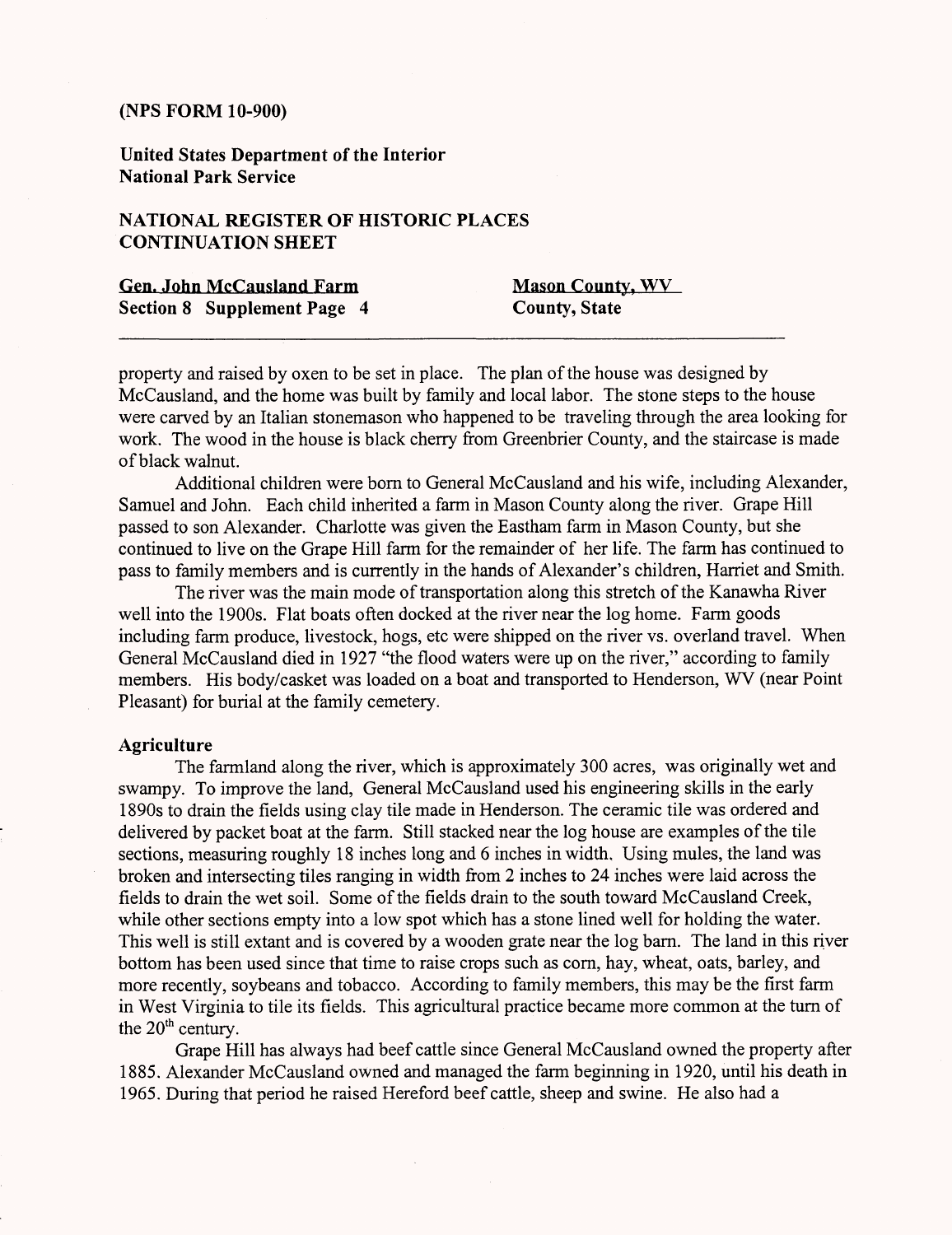**United States Department of the Interior National Park Service**

## **NATIONAL REGISTER OF HISTORIC PLACES CONTINUATION SHEET**

| <b>Gen. John McCausland Farm</b> | <b>Mason County, WV</b> |
|----------------------------------|-------------------------|
| Section 8 Supplement Page 5      | <b>County, State</b>    |

"penchant" for raising a few race horses. The Hereford cattle were the main breed until the 1970s at which time Smith McCausland introduced Angus, Simenatal, and Charolais cattle into the herd. Sheep were raised extensively until about the 1980s. Swine were raised extensively by Alexander and Smith McCausland from the 1920s until the 1990s. The general's daughter, Charlotte, was also involved with the farm's agricultural production. She raised chickens and turkeys during the early half of the  $20<sup>th</sup>$  century. Eggs were sold weekly and turkeys were sold at Thanksgiving time. Mules were bred and raised by the family to be used as teams for the farm labor of plowing fields, harvesting, and other farm tasks. Modern conversion to tractors happened after World War II.

The "hill land" on the western portion of the property has always been an integral part of the farm and its operation. The land used for pasture is along the ridge and hillsides, and in the lower creek valley. During periods of high water along the river, the hillsides gave the livestock a safe place to be held. The forested areas were used to provide timber for construction of the barns and outbuildings on the farm as well as wood used by the household. The woods also provided the hunting ground for deer, wild turkey, and squirrels used to sustain the family. Some orchard stock was located in the hollows of the farm, protected by the hillsides. Fresh water springs provided sources of water for the family and the livestock. In the winter ice was cut from the creeks in the hollows and stored in the main ice house for later use.

Crossing the property is a mile and a half section of the old State Road 17 constructed in 1929. The lane turns off from present US 35 to the south of the main house and crosses McCausland Creek with a concrete bridge. The road then turns before the main house and crosses US 35 toward the river, before turning north and running past the log barn. The bridge was abandoned in the 1930s and altered for agriculture use. A low concrete lip forms a pool used for a sheep dip, with wooden chutes once being used to divert the stock.

#### **Outbuildings**

The original nomination focused on the main stone house, which is on the west side of US 35. The attached site plan of the property gives an indication of the large number of outbuildings that are associated with the agricultural production, and the earlier Hannah log house. The only noncontributing buildings on the property are an old trailer that housed farm help and offered security near the main house, and a c. 1950 ranch home used by the family. This supplementary document identifies twenty-four contributing buildings and four structures.

As the farm developed, outbuildings were constructed for a variety of purposes reflecting the necessary activities of farm life. Left over stone from the 1885 house was used to build the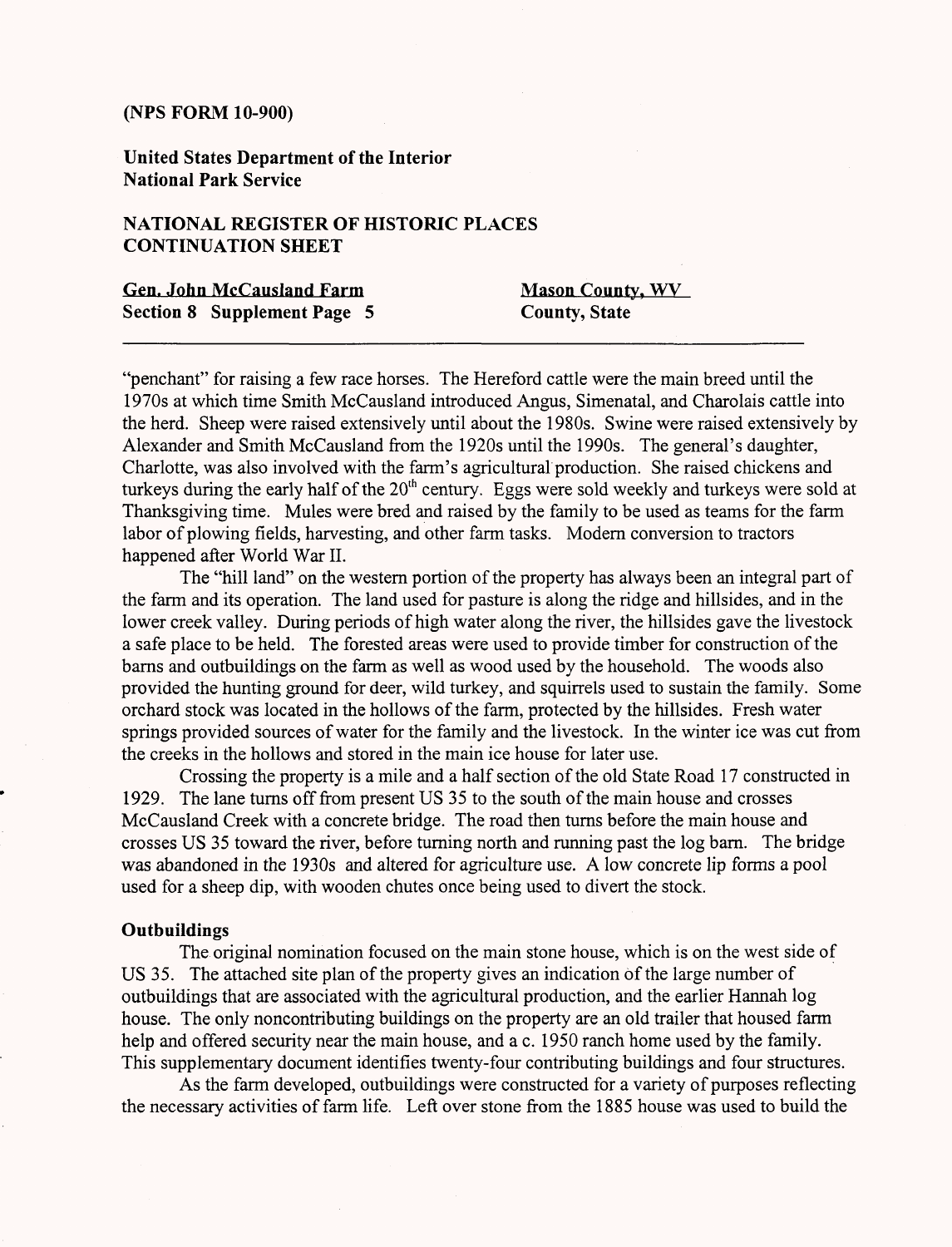**United States Department of the Interior National Park Service**

## **NATIONAL REGISTER OF HISTORIC PLACES CONTINUATION SHEET**

| <b>Gen. John McCausland Farm</b> | <b>Mason County, WV</b> |
|----------------------------------|-------------------------|
| Section 8 Supplement Page 6      | <b>County, State</b>    |

ice house, and the stable foundation and interior stalls. Also on the farm from Gen. John McCausIand's period was the buggy shed, smokehouse, mule house, blacksmith shed, and the large barn. The large barn is a splendid example of a three portal barn that has side extensions. The roof was raised by Gen. McCausIand when it was realized that the low pitch of the early wide gable roofed barn was too low to easily stow hay. The roof was raised in sections and additional supports and siding installed.

The older c. 1860 log barn sits off of the farm lane and is within an easy walk from the log house. Constructed during the Hannah's ownership, the barn is in the plan of a dogtrot with two log pens. The barn has been well preserved. The logs have been protected from weathering by the use of a side shed roof, and wood siding. The intended use of the barn was to house and store loose hay. It is still used for agricultural purposes.

Several buildings are associated with the early  $20<sup>th</sup>$  century and were constructed by Charlotte McCausIand for poultry production. A former laundry or wash house immediately behind the main house was converted into a chicken house. A second chicken shed was built near the stable. A turkey house is in the rear field. A powered brooder to hatch the pullets was used. The chicks were moved onto the shed porch as they grew larger, until they were finally ready to be released in the field.

Other outbuildings on the farm include a c. 1910 wheat grinder shed near the landing by the old log house. On the western edge of the property is a small house used by tenant farm help. A similar building was in a rear hollow but this has been razed. Other farm buildings which have also been removed include: barn that housed milk cows, log pen barn for storage, post and beam barn for crop harvest/storage, old corn crib, and several chicken houses.

#### **Summary:**

The boundary extension for Grape Hill adds to the family history of the property, especially in regards to agricultural history. The farm has been owned by the same family since 1834. The agricultural integrity of the property is still intact, with the farm fields, pastures and outbuildings still in use for farm methods, or as storage for the agricultural operations.

This farm entered family hands through Samuel Hannah and passed to his daughter, Charlotte, wife of John McCausIand. The farm is one of four farms owned by McCausIand in the late  $19<sup>th</sup>$  century, but it is the farm most closely associated with General McCausland. The other farms were given to his children, and this farm eventually passed to his son, Alexander. It is a good example of a Kanawha River Valley/Mason County farm.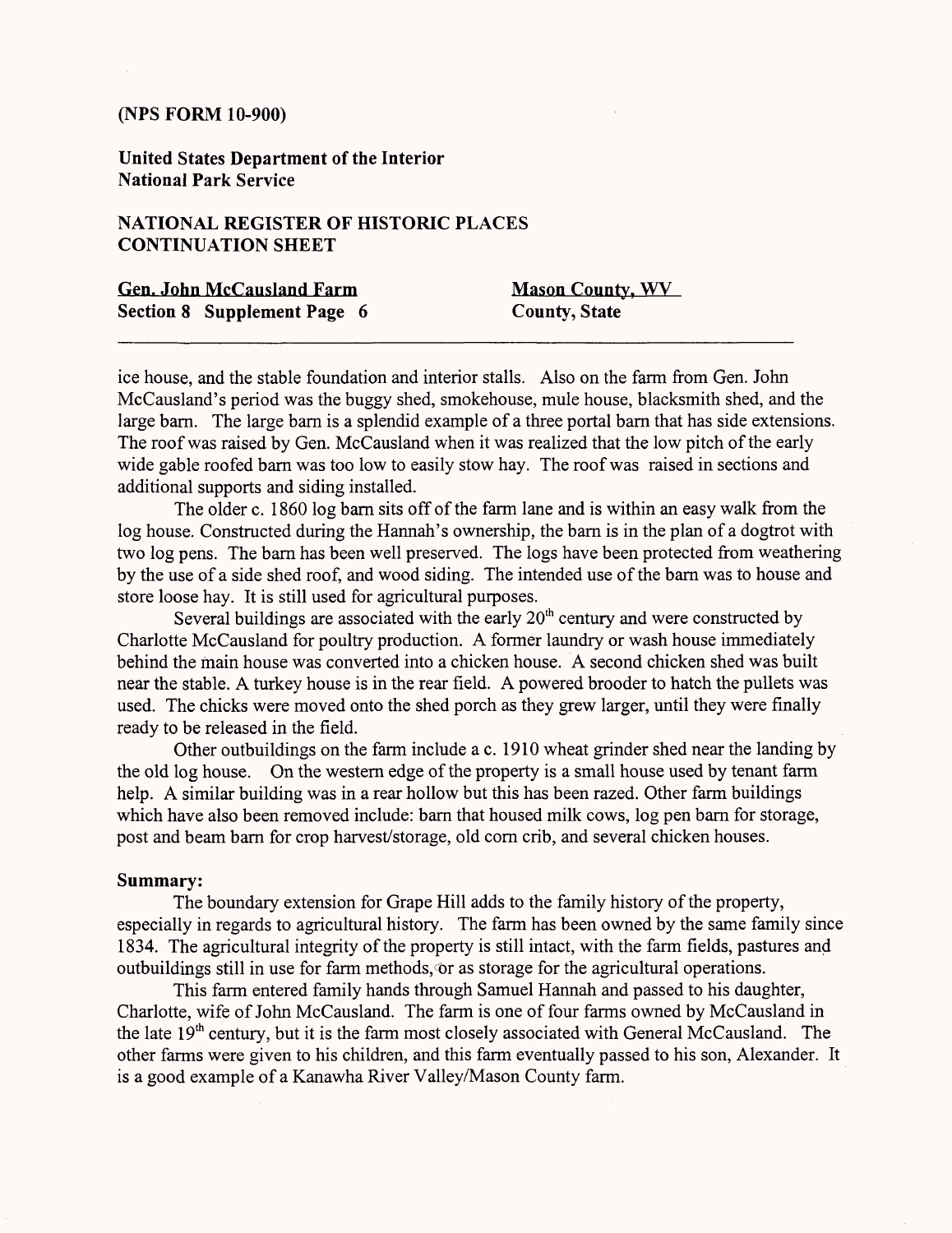**United States Department of the Interior National Park Service**

## **NATIONAL REGISTER OF HISTORIC PLACES CONTINUATION SHEET**

| <b>Gen. John McCausland Farm</b> | <b>Mason County, WV</b> |
|----------------------------------|-------------------------|
| Section 9 Supplement Page 1      | <b>County, State</b>    |

## **9. Major Bibliographical References Bibliography**

(Cite the books, articles, and other sources used in preparing this form on one or more continuation sheets.)

## **Previous documentation on file (NPS):**

- preliminary determination of individual listing (36 CFR 67) has been requested.
- \_\_\_ previously listed in the National Register
- \_\_\_ previously determined eligible by the National Register
- \_\_\_ designated a National Historic Landmark
- \_\_\_ recorded by Historic American Buildings Survey *#\_\_\_\_\_\_\_\_\_\_*
- recorded by Historic American Engineering Record *#\_*

#### **Primary location of additional data:**

- State Historic Preservation Office
- Other State agency
- Federal agency
- Local government
- University
- **Other**

| Name of Repository: |  |
|---------------------|--|
| <b>Bibliography</b> |  |

- Interviews regarding the farm buildings and their use, and family history, were with Smith and Kyle McCausland, by Katherine Jourdan, Pliny, WV, October 13, 1999.
- Interviews regarding the tiling of the farm were with George McCausland, by Katherine Jourdan, Pliny, WV, December 1999.

Tax Maps, Mason County Courthouse, Pt. Pleasant, WV.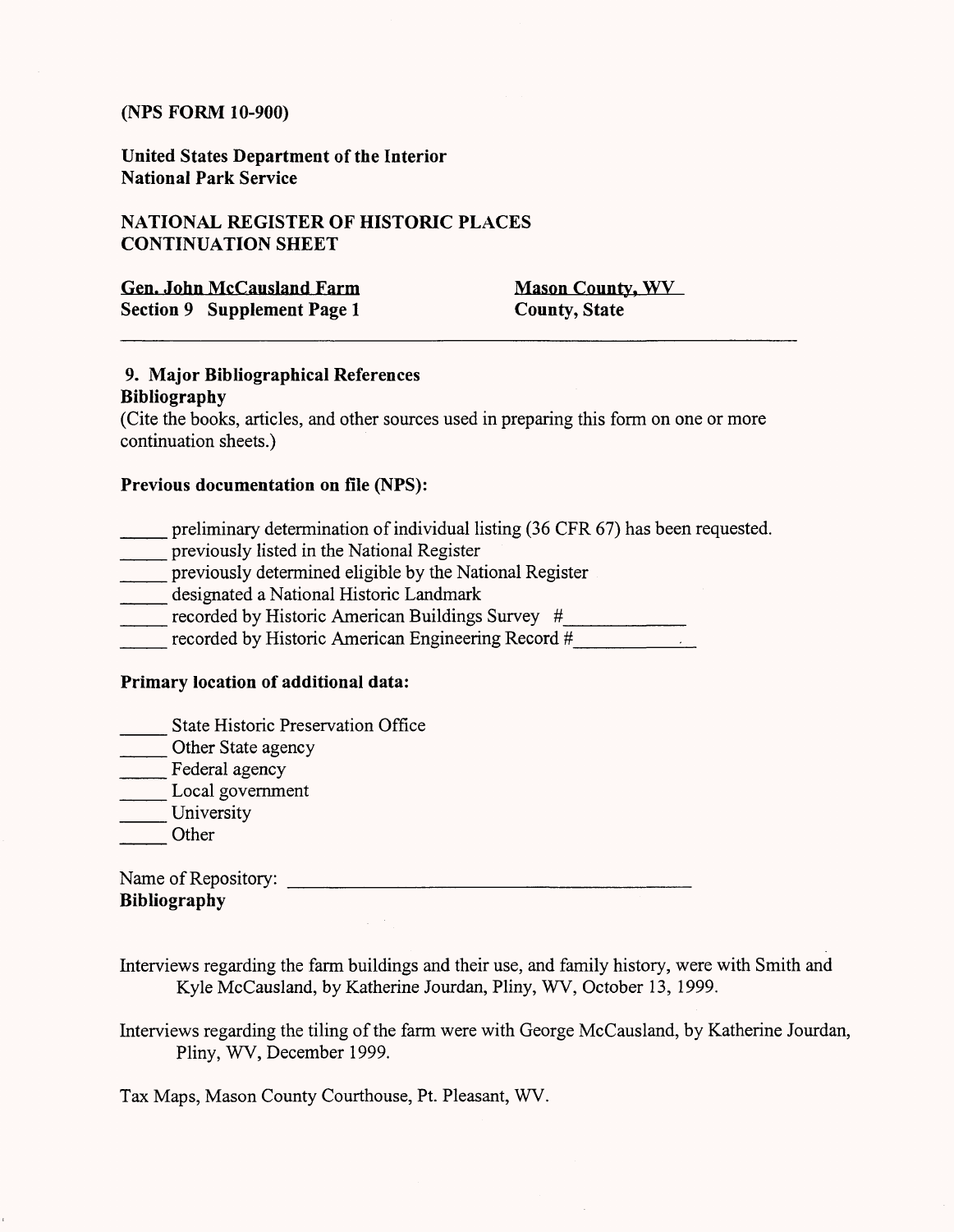**United States Department of the Interior National Park Service**

## **NATIONAL REGISTER OF HISTORIC PLACES CONTINUATION SHEET**

| <b>Gen. John McCausland Farm</b> |                        | <b>Mason County, WV</b> |  |  |
|----------------------------------|------------------------|-------------------------|--|--|
| <b>Section 10</b>                | <b>Supplement Page</b> | <b>County, State</b>    |  |  |
| 10. Geographical Data            |                        |                         |  |  |

#### Acreage of Property: Roughly 1000 acres

#### **UTM References**

Quad Map Name: Robertsburg Quad

| Zone | Easting | Northing |   | Zone | Easting | <b>Northing</b> |
|------|---------|----------|---|------|---------|-----------------|
| 17   | 416870  | 4279580  | Η | 17   | 414320  | 4278540         |
| 17   | 415980  | 4277780  |   | 17   | 414180  | 4278490         |
| 17   | 415220  | 4277820  |   | 17   | 413690  | 4278820         |
| 17   | 415000  | 4277255  | K | 17   | 414080  | 4279545         |
| 17   | 414780  | 4277850  | L | 17   | 414595  | 4280150         |
| 17   | 414310  | 4278100  | M | 17   | 415510  | 4279480         |
| 17   | 414520  | 4278415  | N | 17   | 415525  | 4279660         |
|      |         |          |   |      |         |                 |

#### **Verbal Boundary Description**

The accompanying tax map is used as the verbal boundary description. The property line follows the Kanawha River as the eastern border, the south property line, the west property line is the power lines, and the northern property line is the northern boundary line which reaches to the river and the point of beginning.

#### **Boundary Description**

The boundaries reflect the property historically associated with the Gen. John McCausland property, and include the frontage along the Kanawha River. The flood plain was used as crop land and the western portion of the farm was for timber and pastures. Although a small portion of the farm is in Putnam County, Mason County is the county where the farm is registered for tax purposes.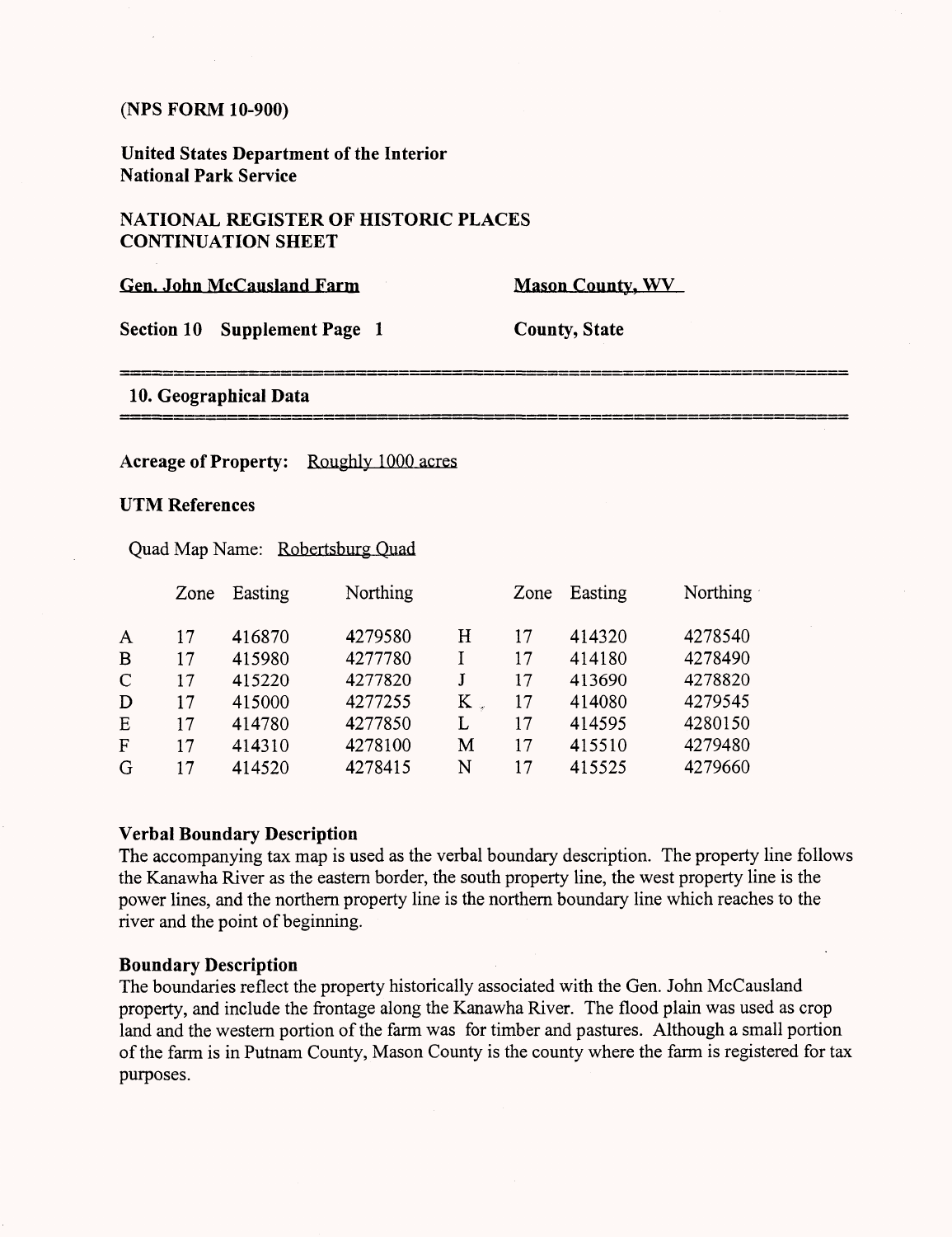$\sim$ 

**United States Department of the Interior National Park Service**

## NATIONAL REGISTER OF HISTORIC PLACES **CONTINUATION SHEET**

**Gen. John McCausland Farm Mason County, WV**<br> **Section 11 Supplement Page 1** County, State **Section 11 Supplement Page 1** 

## **PROPERTY OWNERS:**

Smith McCausland 1801 US 35 North Pliny, WV 25082

Harriet Brown 621 Gordon Drive Charleston, WV 25314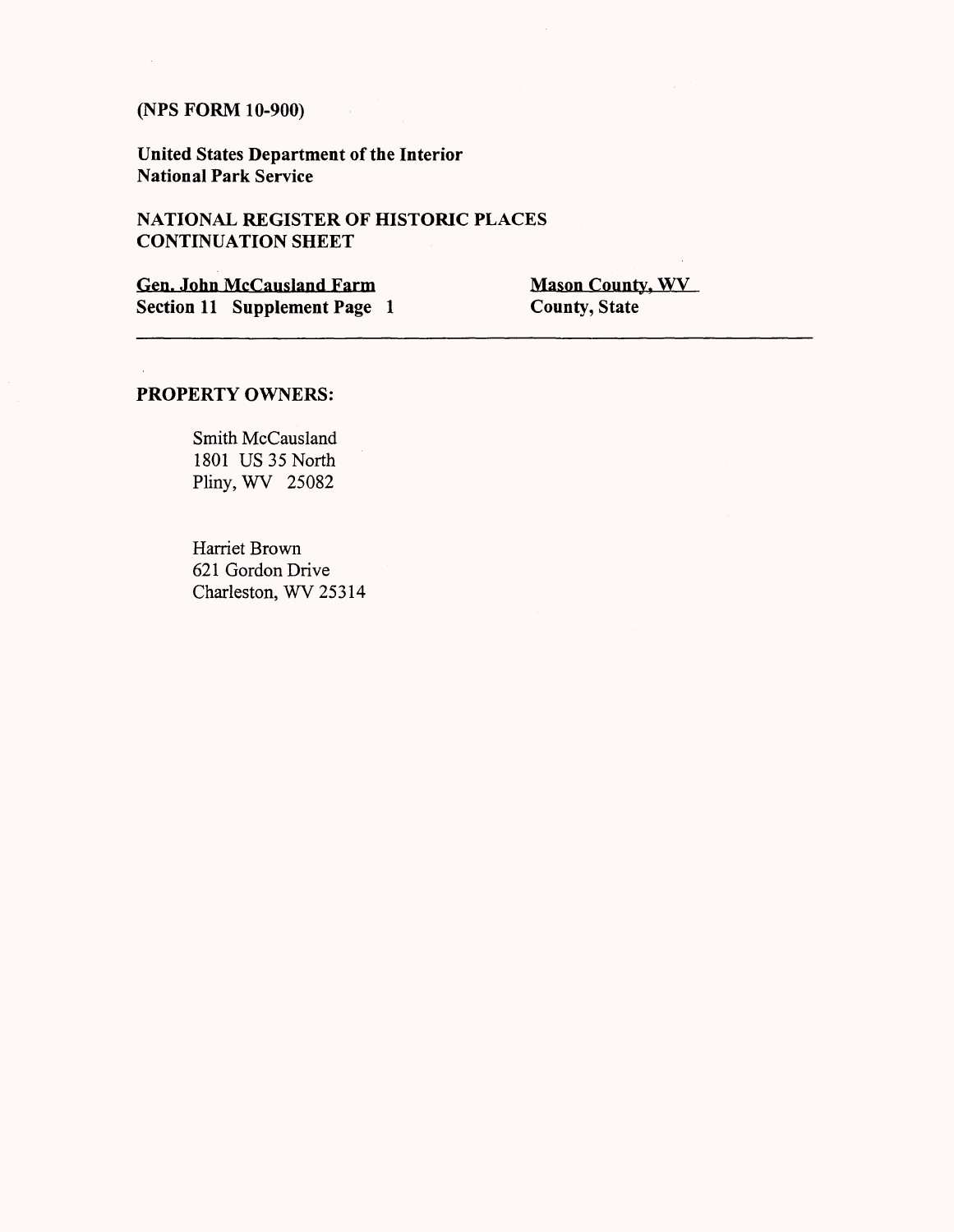$\bar{\beta}$ 

**United States Department of the Interior National Park Service**

 $\sim 10^{-11}$ 

# **NATIONAL REGISTER OF HISTORIC PLACES CONTINUATION SHEET**

|                        | <b>Gen. John McCausland Farm</b><br><b>Mason County, WV</b><br>Section Photo Supplement Page 1<br><b>County, State</b> |
|------------------------|------------------------------------------------------------------------------------------------------------------------|
| Name:                  | Gen. John McCausland Farm                                                                                              |
| Address:               | US 35 North<br>Pliny Vicinity<br>Mason County, WV                                                                      |
| Date of Photos         | October 13, 1999                                                                                                       |
| Photographer:          | Katherine Jourdan                                                                                                      |
| Location of Negatives: | WV SHPO, Charleston, WV                                                                                                |
| Photo 1                | Main house: Front or East facade<br>Camera facing NW                                                                   |
| Photo 2                | Close up of front door and porch<br>Camera facing W                                                                    |
| Photo 3                | Rear or west facade<br>Camera facing E                                                                                 |
| Photo 4                | Chicken House $(R)$ , Garage $(M)$ , and Granary $(L)$<br>Camera facing NW                                             |
| Photo 5                | Ice House (L) and Granary (M) and Garage (R)<br>Camera facing N                                                        |
| Photo 6                | Ice House<br>Camera facing NW                                                                                          |
| Photo 7                | Mule House $(L)$ and Ice House $(R)$<br>Camera facing W                                                                |

 $\ddot{\phantom{a}}$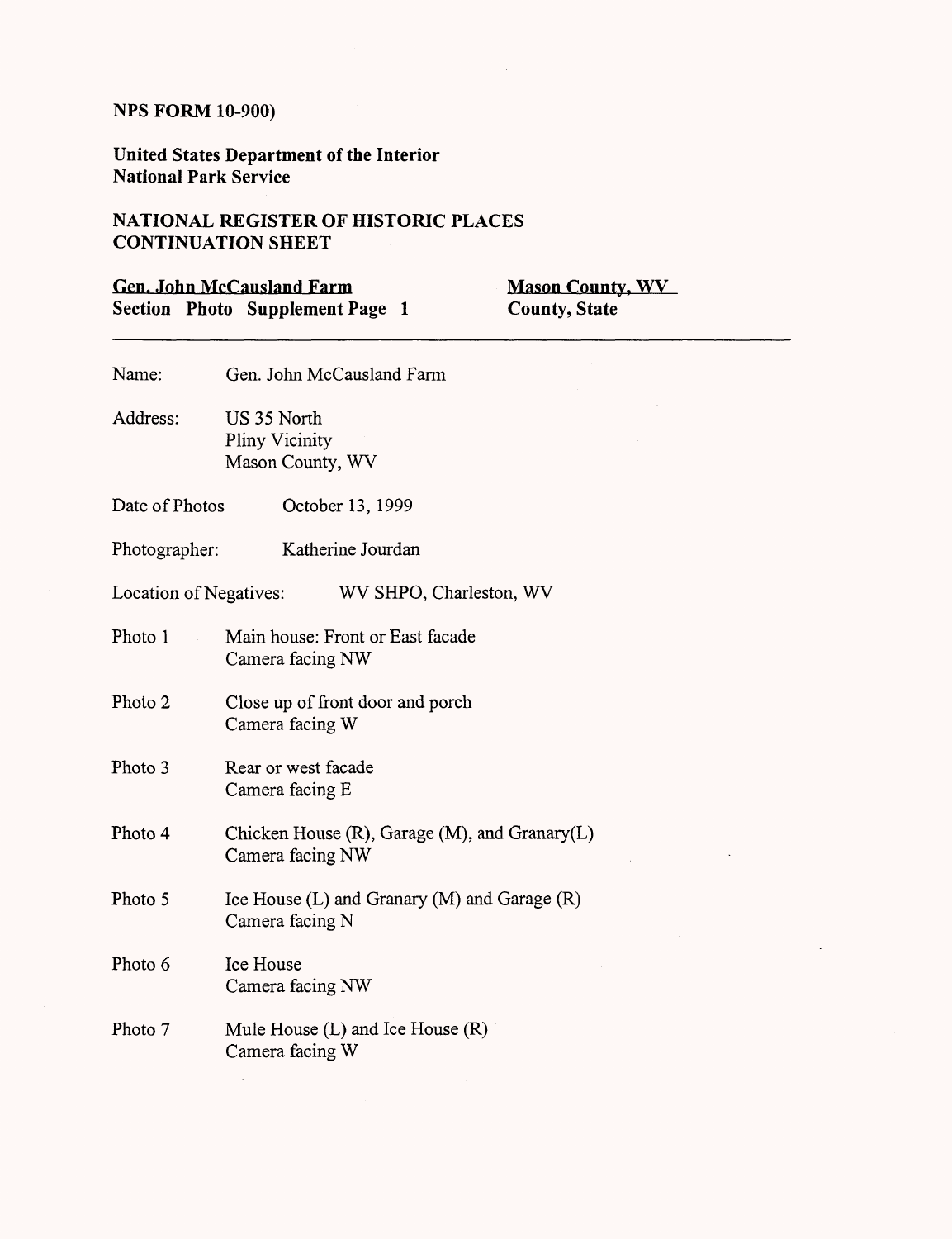**United States Department of the Interior National Park Service**

# **NATIONAL REGISTER OF HISTORIC PLACES CONTINUATION SHEET**

| <b>Gen. John McCausland Farm</b> |                                                             | <b>Mason County, WV</b> |  |  |
|----------------------------------|-------------------------------------------------------------|-------------------------|--|--|
| Section                          | Photo<br><b>Supplement Page 2</b>                           | <b>County, State</b>    |  |  |
| Photo 8                          | Smokehouse<br>Camera facing S                               |                         |  |  |
| Photo 9                          | Laundry/Chicken<br>Camera facing NE                         |                         |  |  |
| Photo 10                         | Mule House<br>Camera facing W                               |                         |  |  |
| Photo 11                         | Turkey Building<br>Camera facing NW                         |                         |  |  |
| Photo 12                         | SR 17 Bridge<br>Camera facing E                             |                         |  |  |
| Photo 13                         | Large Barn and Silo, West facade<br>Camera facing E         |                         |  |  |
| Photo 14                         | Large Barn, East facade<br>Camera facing W                  |                         |  |  |
| Photo 15                         | Small Barn, East facade<br>Camera facing SW                 |                         |  |  |
| Photo 16                         | Log Barn, East facade<br>Camera facing W                    |                         |  |  |
| Photo 17                         | Partial interior of dogtrot of log barn<br>Camera facing SW |                         |  |  |
| Photo 18                         | Log House, West facade<br>Camera facing E                   |                         |  |  |

 $\ddot{\phantom{a}}$